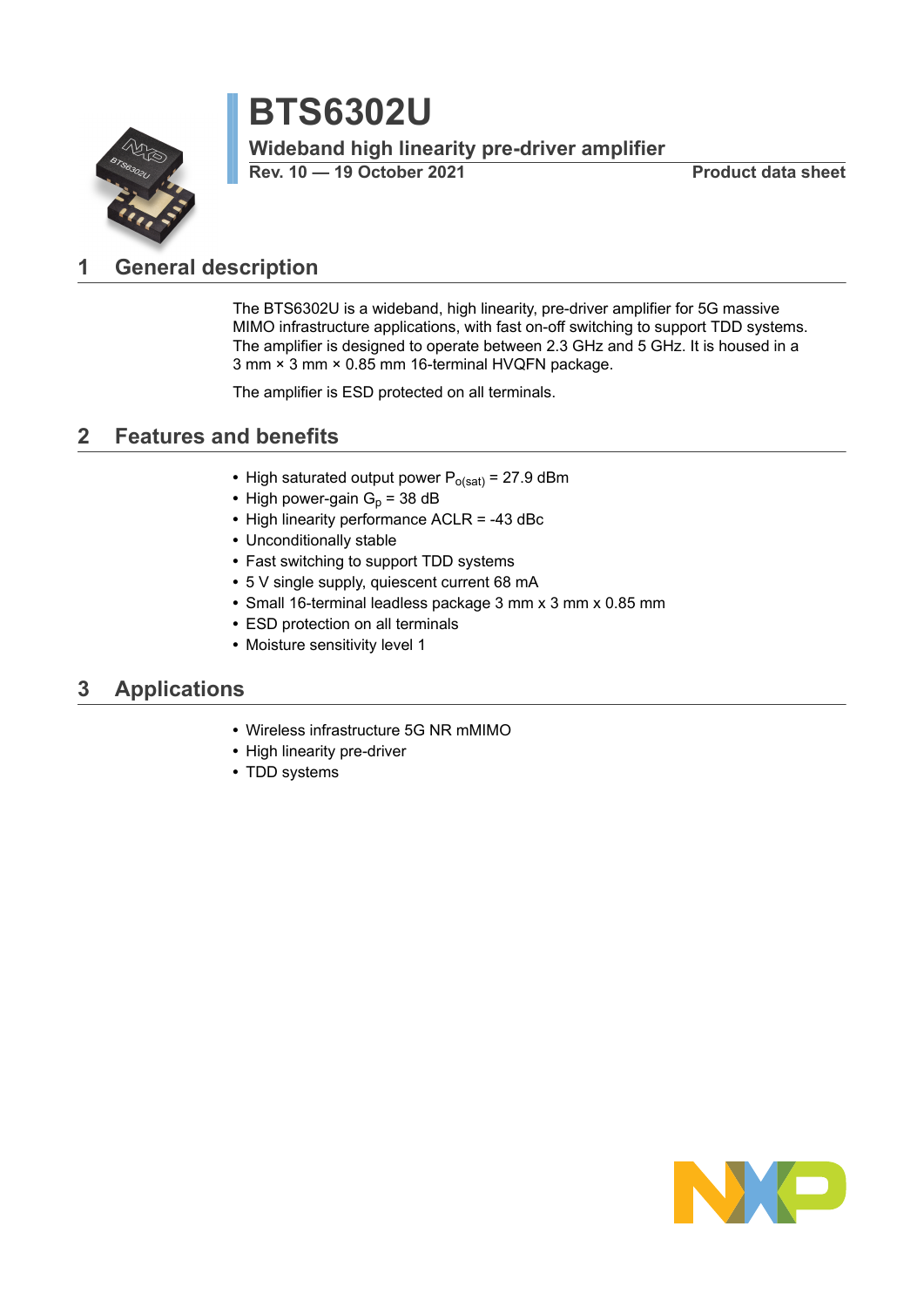### <span id="page-1-1"></span><span id="page-1-0"></span>**4 Quick reference data**

#### **Table 1. Quick reference data**

f = 3.5 GHz; V<sub>CC</sub> = 5 V; T<sub>amb</sub> = 25 °C; input 100  $\Omega$ , and output 50  $\Omega$ ; unless otherwise specified. Values under Min/Max in *boldface font are guaranteed by test; Values in lightface font are based on simulation or characterization.*

| Symbol       | <b>Parameter</b>                     | <b>Conditions</b>                                                                                    | <b>Min</b>               | <b>Typ</b>  | <b>Max</b>     | <b>Unit</b> |
|--------------|--------------------------------------|------------------------------------------------------------------------------------------------------|--------------------------|-------------|----------------|-------------|
| $I_{\rm CC}$ | supply current                       | ON state, $P_0$ = 15 dBm                                                                             | -                        | 98          | 120            | mA          |
|              |                                      | ON state, quiescent                                                                                  | $\overline{\phantom{0}}$ | 68          | 88             | mA          |
|              |                                      | OFF state                                                                                            | $\overline{\phantom{0}}$ | 1           | 1.5            | mA          |
| $G_{p}$      | power gain                           | ON state                                                                                             | 35.8                     | 38          | 40.8           | dB          |
|              |                                      | OFF state                                                                                            | $\overline{\phantom{0}}$ | $-60$       | $-45$          | dB          |
| $P_{o(sat)}$ | saturated<br>output power            | $[1]$                                                                                                |                          | $27.7$ 27.9 | $\blacksquare$ | dBm         |
| <b>ACLR</b>  | adjacent<br>channel<br>leakage ratio | CP-OFDM with 100 MHz channel BW, QPSK modulation,<br>and 60 kHz SCS, fully allocated, $P_0$ = 15 dBm | $\overline{\phantom{0}}$ | $-43$       | $-40$          | dBc         |

[1] Connector and Printed-Circuit Board (PCB) losses have been de-embedded, 3 dB gain compression

## <span id="page-1-2"></span>**5 Ordering information**

#### **Table 2. Ordering information**

|                 | Type number Orderable part Package |             |                                                              |                |
|-----------------|------------------------------------|-------------|--------------------------------------------------------------|----------------|
|                 | number                             | <b>Name</b> | <b>Description</b>                                           | <b>Version</b> |
| <b>BTS6302U</b> | BTS6302UJ                          | HVOFN16     | $3$ mm $\times$ 3 mm $\times$ 0.85 mm, 16 terminals no leads | ⊦SOT758-1      |

### <span id="page-1-3"></span>**6 Marking**

### **Table 3. Marking**

| <b>Type number</b> | <b>Marking code</b> |
|--------------------|---------------------|
| <b>BTS6302U</b>    | 32U                 |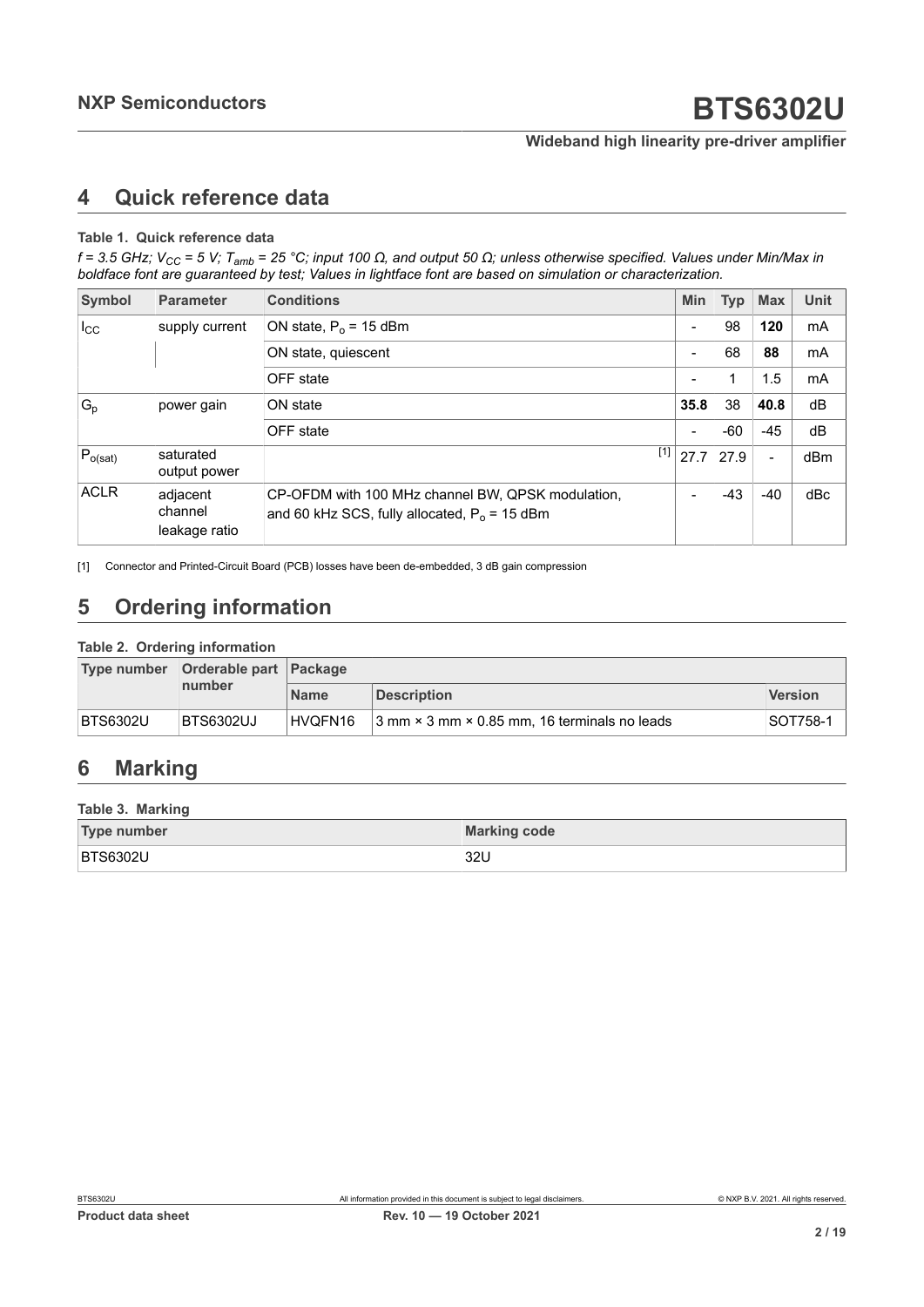### **Wideband high linearity pre-driver amplifier**

## <span id="page-2-0"></span>**7 Functional diagram**

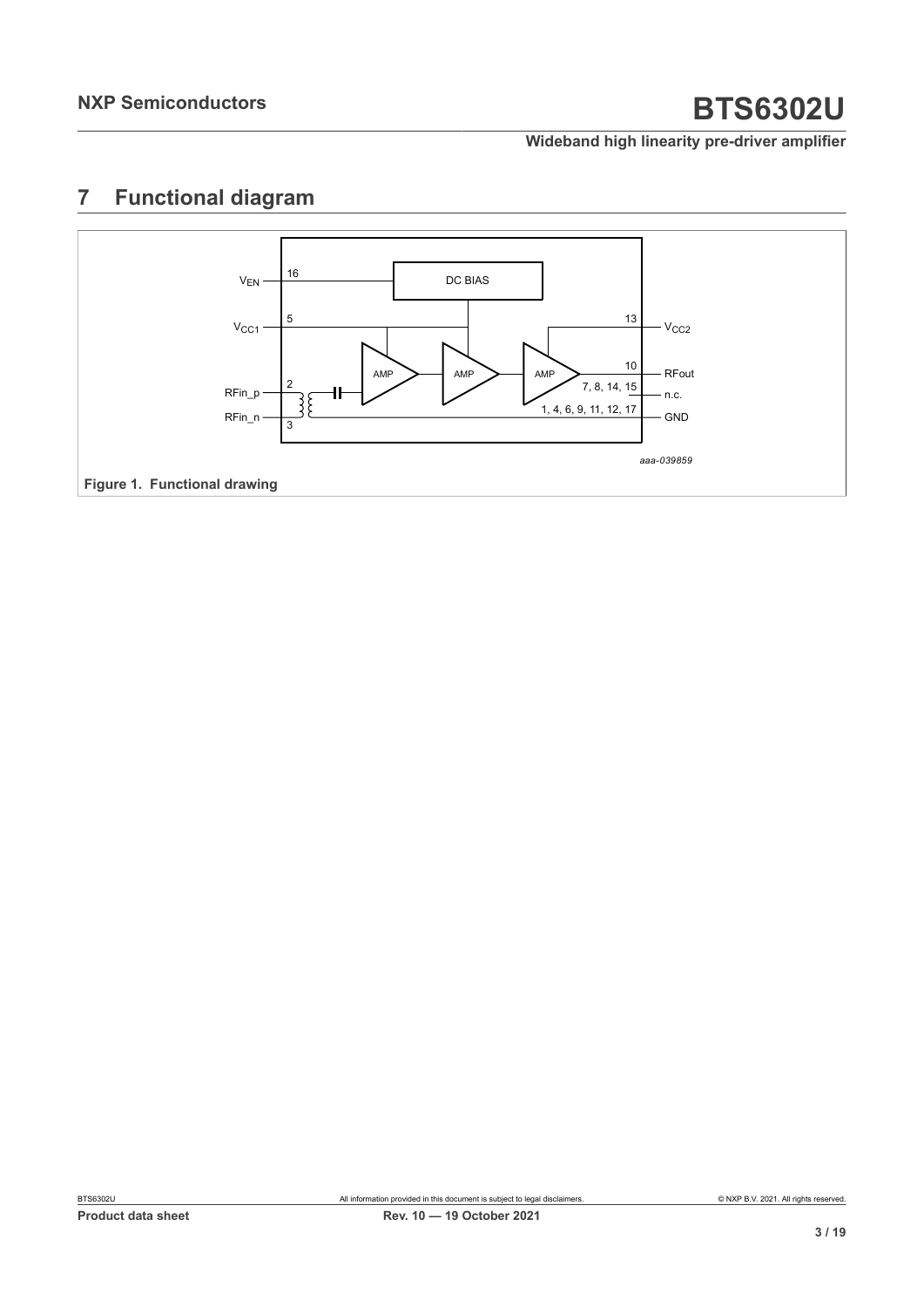### **Wideband high linearity pre-driver amplifier**

### <span id="page-3-1"></span>**8 Pinning information**

### <span id="page-3-2"></span><span id="page-3-0"></span>**8.1 Pinning**



### <span id="page-3-3"></span>**8.2 Pin description**

#### **Table 4. Pin description**

| Pin                        | <b>Symbol</b>    | <b>Description</b>                               |
|----------------------------|------------------|--------------------------------------------------|
| 1, 4, 6, 9, 11, 12, and 17 | <b>GND</b>       | PCB ground                                       |
| 2                          | $RFin_p$         | RF input                                         |
| 3                          | RFin n           | RF input                                         |
| 5                          | $V_{CC1}$        | supply voltage                                   |
| 7, 8, 14, and 15           | $[1]$<br>n.c.    | not connected                                    |
| 10                         | RFout            | RF output                                        |
| 13                         | VCC <sub>2</sub> | supply voltage                                   |
| 16                         | $V_{EN}$         | voltage enable; LOW = OFF state; HIGH = ON state |

[1] n.c. means that pin is not connected inside package, and may be left floating in application

## <span id="page-3-4"></span>**9 Functional description**

#### **Table 5. Shutdown control**

| $V_{en}$    | voltage applied at pin $V_{en}$                              | <b>State</b> | <b>Condition</b>                  |
|-------------|--------------------------------------------------------------|--------------|-----------------------------------|
| <b>LOW</b>  | $0 < V (V_{en}) < V_{IL(max)}$                               | <b>IOFF</b>  | bias active, amplifier not active |
| <b>HIGH</b> | $V_{\text{IH}(min)} < V (V_{\text{en}}) < V_{\text{I(max)}}$ | ON           | bias active, amplifier active     |

[1]  $V_{EN}$  can only be made HIGH, after supply voltage has been applied to pin  $V_{CC1}$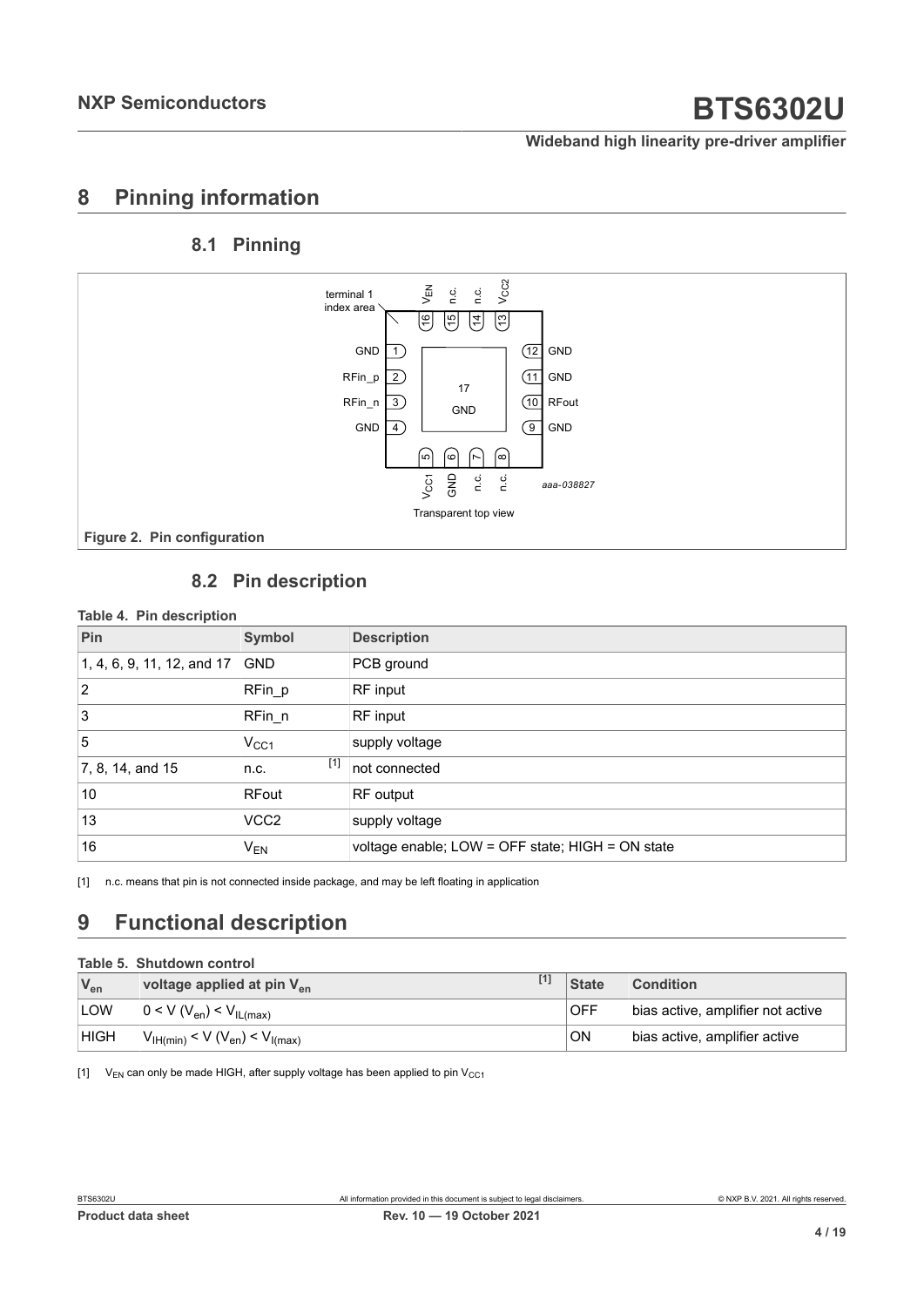## <span id="page-4-2"></span><span id="page-4-1"></span><span id="page-4-0"></span>**10 Limiting values**

### **Table 6. Limiting values**

*In accordance with the Absolute Maximum Rating System (IEC 60134).*

| <b>Symbol</b>    | <b>Parameter</b>                   | <b>Conditions</b>                                                           | Min                      | <b>Max</b>   | <b>Unit</b>  |
|------------------|------------------------------------|-----------------------------------------------------------------------------|--------------------------|--------------|--------------|
| $V_{CC}$         | supply voltage                     |                                                                             | $-0.3$                   | 6            | v            |
| $V_{EN}$         | enable voltage                     |                                                                             | $-0.3$                   | 4            | v            |
| $P_{i(RF)CW}$    | continuous waveform RF input power | ON state, OFF state                                                         | $\overline{\phantom{a}}$ | 10           | dBm          |
| $T_{\text{stg}}$ | storage temperature                |                                                                             | $-40$                    | 150          | $^{\circ}$ C |
| $T_j$            | junction temperature               |                                                                             | $\overline{\phantom{a}}$ | 150          | ∣°C          |
| V <sub>ESD</sub> | electrostatic discharge voltage    | Human Body Model (HBM) According to<br>ANSI/ESDA/JEDEC standard JS-001      | $\overline{\phantom{a}}$ | $+/-2$       | kV           |
|                  |                                    | Charged Device Model (CDM); According to<br>ANSI/ESDA/JEDEC standard JS-002 | $\blacksquare$           | $+/-500$ $V$ |              |

## <span id="page-4-3"></span>**11 Recommended operating conditions**

#### **Table 7. Recommended operating conditions**

| <b>Symbol</b>     | <b>Parameter</b>                               | <b>Conditions</b> | <b>Min</b> | <b>Typ</b>               | <b>Max</b>               | <b>Unit</b> |
|-------------------|------------------------------------------------|-------------------|------------|--------------------------|--------------------------|-------------|
| $V_{CC}$          | supply voltage                                 | $[1]$             | 4.75       | 5                        | 5.25                     | v           |
| $V_{IL}$          | LOW-level input voltage                        |                   | 0          | -                        | 0.6                      | v           |
| $V_{IH}$          | HIGH-level input voltage                       |                   | 1.2        | $\blacksquare$           | 3.6                      | V           |
| $V_{I(max)}$      | maximum input voltage                          |                   | -          | $\overline{\phantom{0}}$ | 3.6                      | V           |
| $Z_0$             | characteristic impedance differential<br>input |                   | -          | 100                      | $\overline{\phantom{a}}$ | Ω           |
|                   | characteristic impedance output                |                   | -          | 50                       | $\blacksquare$           | Ω           |
| <sup>l</sup> case | case temperature                               |                   | $-40$      | -                        | 115                      | $^{\circ}C$ |

[1] supply voltage at  $V_{CC1}$  must be applied before, or at the same time as applying supply voltage to pin  $V_{CC2}$ 

## <span id="page-4-4"></span>**12 Thermal characteristics**

### **Table 8. Thermal characteristics**

| Symbol            | <b>Parameter</b>                      | <b>Conditions</b> | <b>Tyn</b> | Unit |
|-------------------|---------------------------------------|-------------------|------------|------|
| $R_{th (j-case)}$ | ⊺iunction to case thermal resistance_ | [1] [2]           | 50         | K/W  |

[1] Case is ground solder pad.

[2] Thermal resistance determined with device mounted, and device bottom case kept at constant temperature.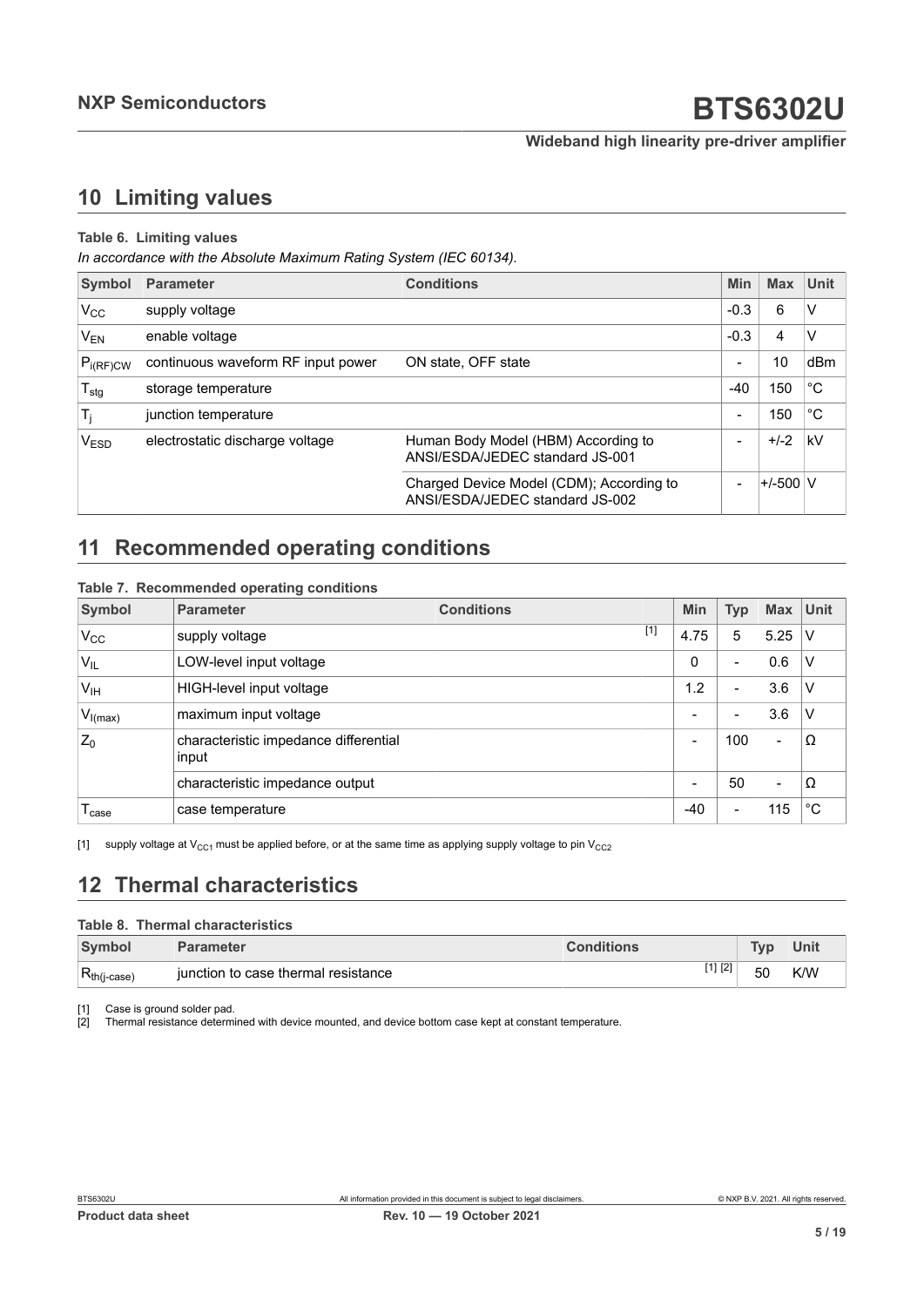## <span id="page-5-0"></span>**13 Characteristics**

#### **Table 9. Characteristics**

f = 3.5 GHz; V<sub>CC</sub> = 5 V; T<sub>amb</sub> = 25 °C; input 100  $\Omega$ , and output 50  $\Omega$ ; unless otherwise specified. Values under Min/Max in *boldface font are guaranteed by test; Values in lightface font are based on simulation or characterization.*

| Symbol            | <b>Parameter</b>                          | <b>Conditions</b>                               |                          | <b>Typ</b>   | Max Unit                     |     |
|-------------------|-------------------------------------------|-------------------------------------------------|--------------------------|--------------|------------------------------|-----|
| $I_{\rm CC}$      | supply current                            | ON state, $P_0 = 15$ dBm                        |                          | 98           | 120                          | mA  |
|                   |                                           | ON state, quiescent                             | $\blacksquare$           | 68           | 88                           | mA  |
|                   |                                           | OFF state                                       |                          | $\mathbf{1}$ | 1.5                          | mA  |
| $G_p$             | power gain                                | ON state, $t_{amb}$ = -40 °C to 115 °C $^{[1]}$ |                          |              |                              |     |
|                   |                                           | $f = 2.6$ GHz                                   | 35.7                     | 38           | 40.6                         | dB  |
|                   |                                           | $f = 3.5$ GHz                                   | 35.8                     | 38           | 40.8                         | dB  |
|                   |                                           | $f = 4.2$ GHz                                   | 33.8                     | 36           | 38.6                         | dB  |
|                   |                                           | OFF state                                       | $\overline{\phantom{a}}$ | $-60$        | $-45$                        | dB  |
| $G_{\text{flat}}$ | gain flatness                             | $f = 2.3$ GHz to 2.7 GHz                        | $\overline{\phantom{a}}$ | 0.9          | 1                            | dB  |
|                   |                                           | $f = 3.3$ GHz to 3.8 GHz                        | $\overline{\phantom{0}}$ | $\mathbf{1}$ | 1.1                          | dB  |
|                   |                                           | $f = 3.8$ GHz to 4.2 GHz                        | $\overline{\phantom{a}}$ | 1.2          | 1.3                          | dB  |
| $ t_{d(grp)} $    | group delay                               | $f = 2.3$ GHz to 2.7 GHz                        | $\blacksquare$           | 0.4          | 0.5                          | ns  |
|                   | time                                      | $f = 3.3$ GHz to 3.8 GHz                        | $\overline{\phantom{0}}$ | 0.4          | 0.5                          | ns  |
|                   |                                           | $f = 3.8$ GHz to 4.2 GHz                        |                          | 0.4          | 0.5                          | ns  |
| $P_{o(sat)}$      | saturated<br>output power                 | $[2]$<br>$f = 2.6$ GHz                          | 28.1                     | 28.3         | $\blacksquare$               | dBm |
|                   |                                           | $[2]$<br>$f = 3.5$ GHz                          | 27.7                     | 27.9         | $\frac{1}{2}$                | dBm |
|                   |                                           | $[2]$<br>$f = 4.2$ GHz                          | 26.5                     | 26.7         | $\overline{\phantom{0}}$     | dBm |
| $P_{L(1dB)}$      | output power                              | $f = 2.6$ GHz                                   | 27.8                     | 28.1         | $\overline{\phantom{a}}$     | dBm |
|                   | at1 dB gain<br>compression                | $f = 3.5$ GHz                                   | 27.3                     | 27.6         | $\overline{\phantom{0}}$     | dBm |
|                   |                                           | $f = 4.2$ GHz                                   | 26                       | 26.3         | $\frac{1}{2}$                | dBm |
| IP3 <sub>o</sub>  | output third-<br>order intercept<br>point | 2-tone; tone spacing = 100 MHz; $P_0$ = 15 dBm  | 27                       | 33           | $\overline{a}$               | dBm |
| <b>CMRR</b>       | common mode<br>rejection ratio            |                                                 | 22                       | 24           |                              | dB  |
| RL <sub>i</sub>   | input return loss $ f = 2.6$ GHz          |                                                 | 18                       | 20           |                              | dB  |
|                   |                                           | $f = 3.5$ GHz                                   | 9.5                      | 10           |                              | dB  |
|                   |                                           | $f = 4.2$ GHz                                   | 11                       | 12           | $\overline{a}$               | dB  |
| $RL_0$            | output return                             | $f = 2.6$ GHz                                   | 10                       | 11           | $\overline{\phantom{0}}$     | dB  |
|                   | loss                                      | $f = 3.5$ GHz                                   | 10                       | 11           | $\overline{a}$               | dB  |
|                   |                                           | $f = 4.2$ GHz                                   | 10                       | 12           | $\qquad \qquad \blacksquare$ | dB  |
| $ISL_r$           | reverse<br>isolation                      |                                                 |                          |              |                              | dB  |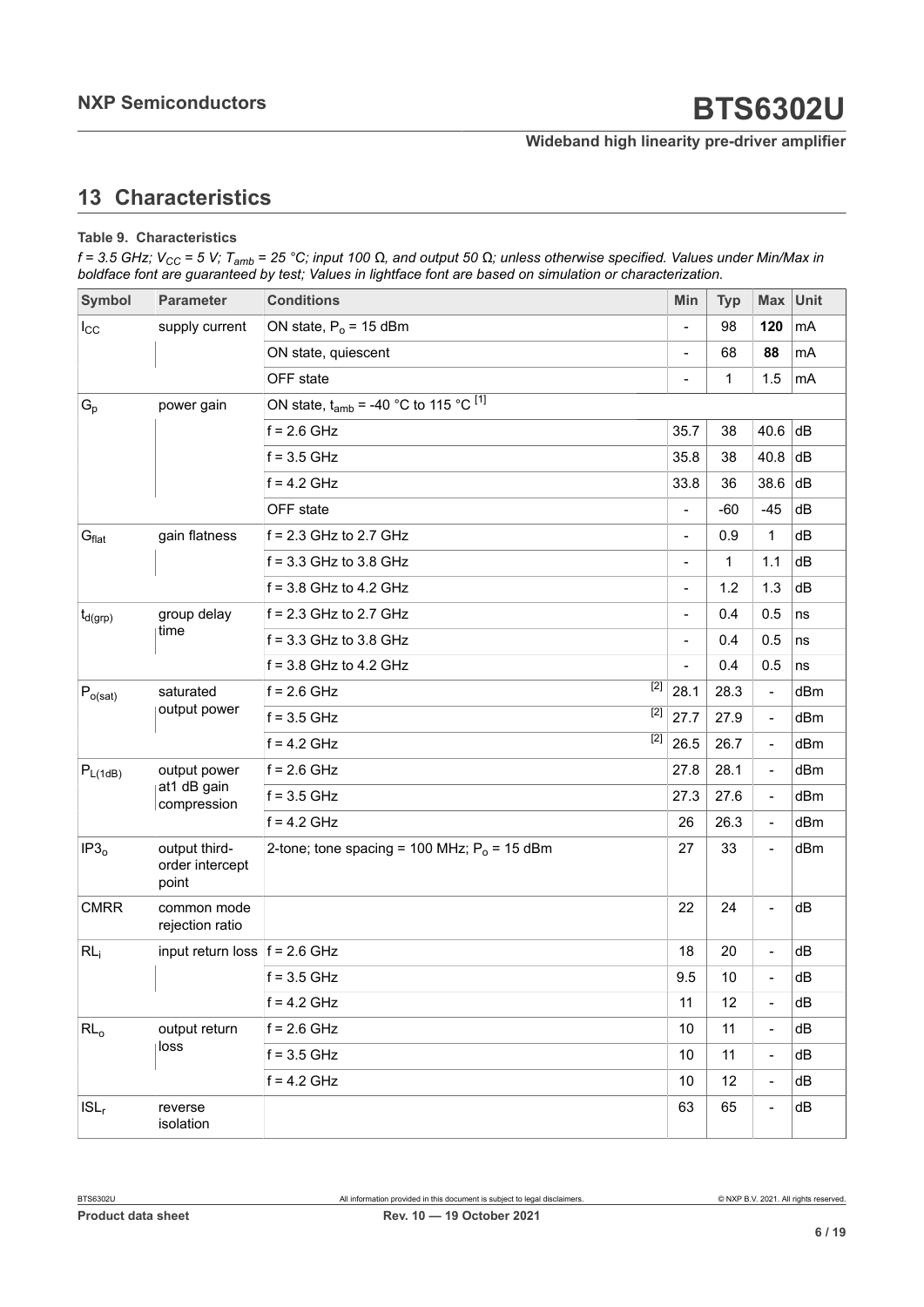#### <span id="page-6-0"></span>**Table 9. Characteristics***...continued*

<span id="page-6-2"></span><span id="page-6-1"></span>f = 3.5 GHz; V<sub>CC</sub> = 5 V; T<sub>amb</sub> = 25 °C; input 100 Ω, and output 50 Ω; unless otherwise specified. Values under Min/Max in *boldface font are guaranteed by test; Values in lightface font are based on simulation or characterization.*

| <b>Symbol</b>     | <b>Parameter</b>                     | <b>Conditions</b>                                                                                                                | Min                      | <b>Typ</b>     |       | Max Unit |
|-------------------|--------------------------------------|----------------------------------------------------------------------------------------------------------------------------------|--------------------------|----------------|-------|----------|
| <b>NF</b>         | noise figure                         | $[3]$<br>$f = 2.6$ GHz                                                                                                           |                          | 3.1            | 3.2   | dB       |
|                   |                                      | $[3]$<br>$f = 3.5$ GHz                                                                                                           | ۰                        | 3.4            | 3.5   | dB       |
|                   |                                      | $[3]$<br>$f = 4.2$ GHz                                                                                                           | $\overline{\phantom{a}}$ | 3.7            | 3.8   | dB       |
| $I_{S(pon)}$      | power-on<br>settling time            | $V_{FN}$ from LOW to HIGH to gain settled within 0.1 dB of<br>final value and phase settled to within 1 degree of final<br>value | $\overline{\phantom{a}}$ | 0.8            | 0.9   | μs       |
| $t_{\rm s(poff)}$ | power-off<br>settling time           | $V_{FN}$ from HIGH to LOW to gain settled to be $\leq 5$ % of gain<br>in ON state                                                |                          | 0.05           | 0.1   | $\mu s$  |
| K                 | Rollett stability<br>factor          | 1 MHz to 15 GHz                                                                                                                  | 5                        | $\blacksquare$ |       |          |
| <b>ACLR</b>       | adjacent<br>channel<br>leakage ratio | CP-OFDM with 100 MHz channel BW, QPSK modulation,<br>and 60 kHz SCS, fully allocated, $P_0$ = 15 dBm                             |                          | -43            | $-40$ | dBc      |

[1] These values are guaranteed by final test at t<sub>amb</sub> [2] Connector and Printed-Circuit Board (PCB) losse

<sup>22</sup> Connector and Printed-Circuit Board (PCB) losses have been de-embedded, 3 dB gain compression<br>[3] Connector and Printed-Circuit Board (PCB) losses have been de-embedded

Connector and Printed-Circuit Board (PCB) losses have been de-embedded

## <span id="page-6-3"></span>**14 Graphs**

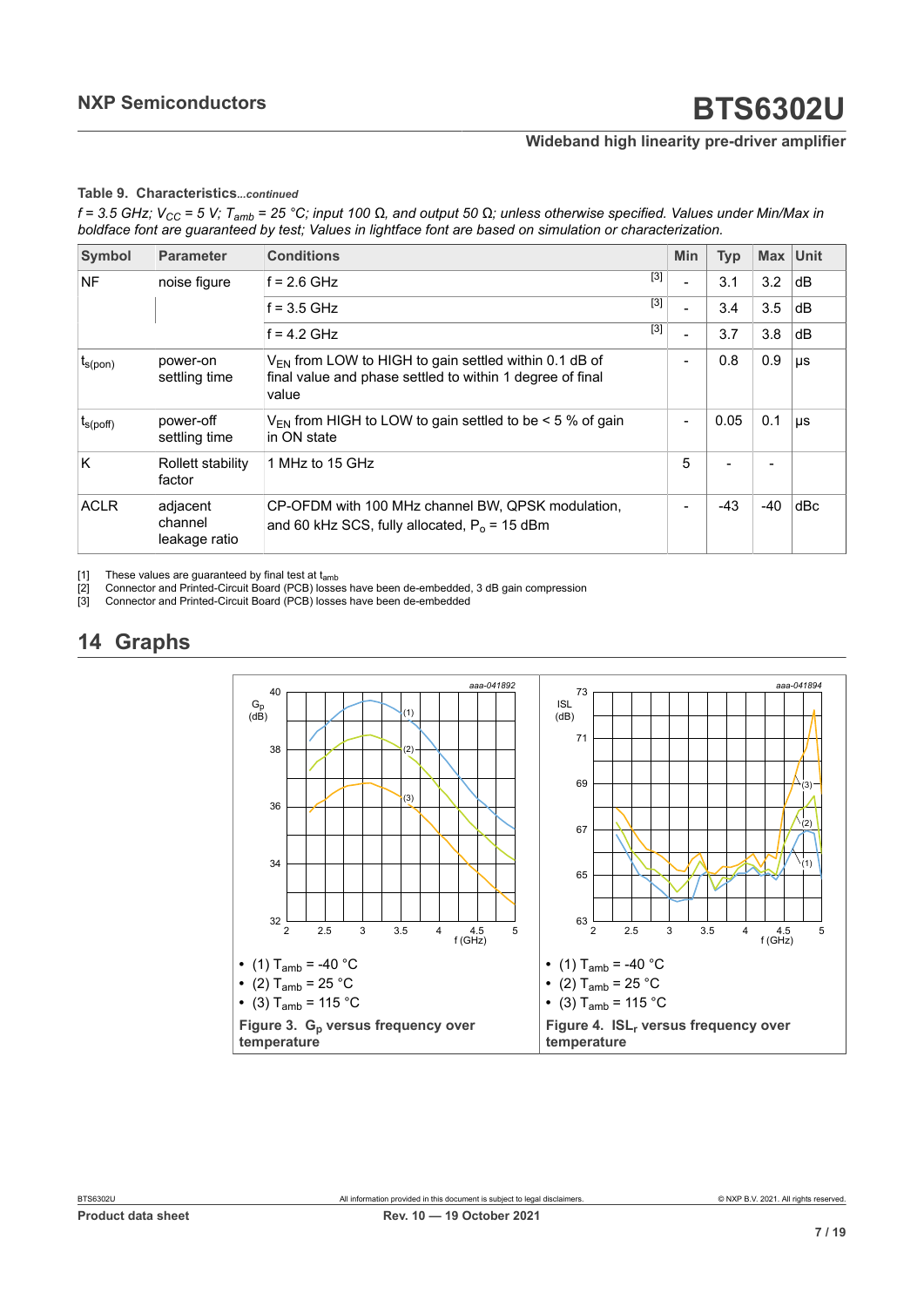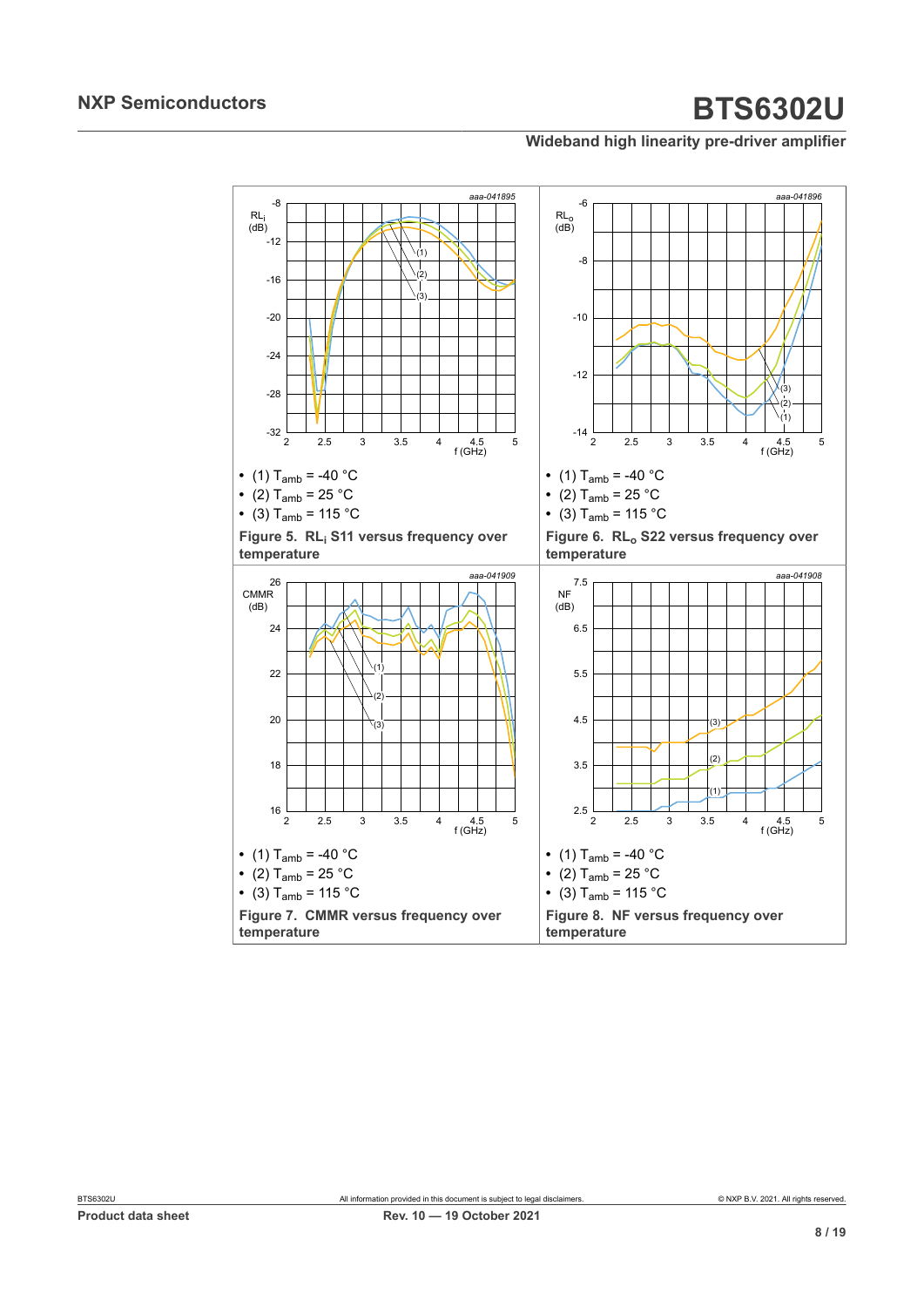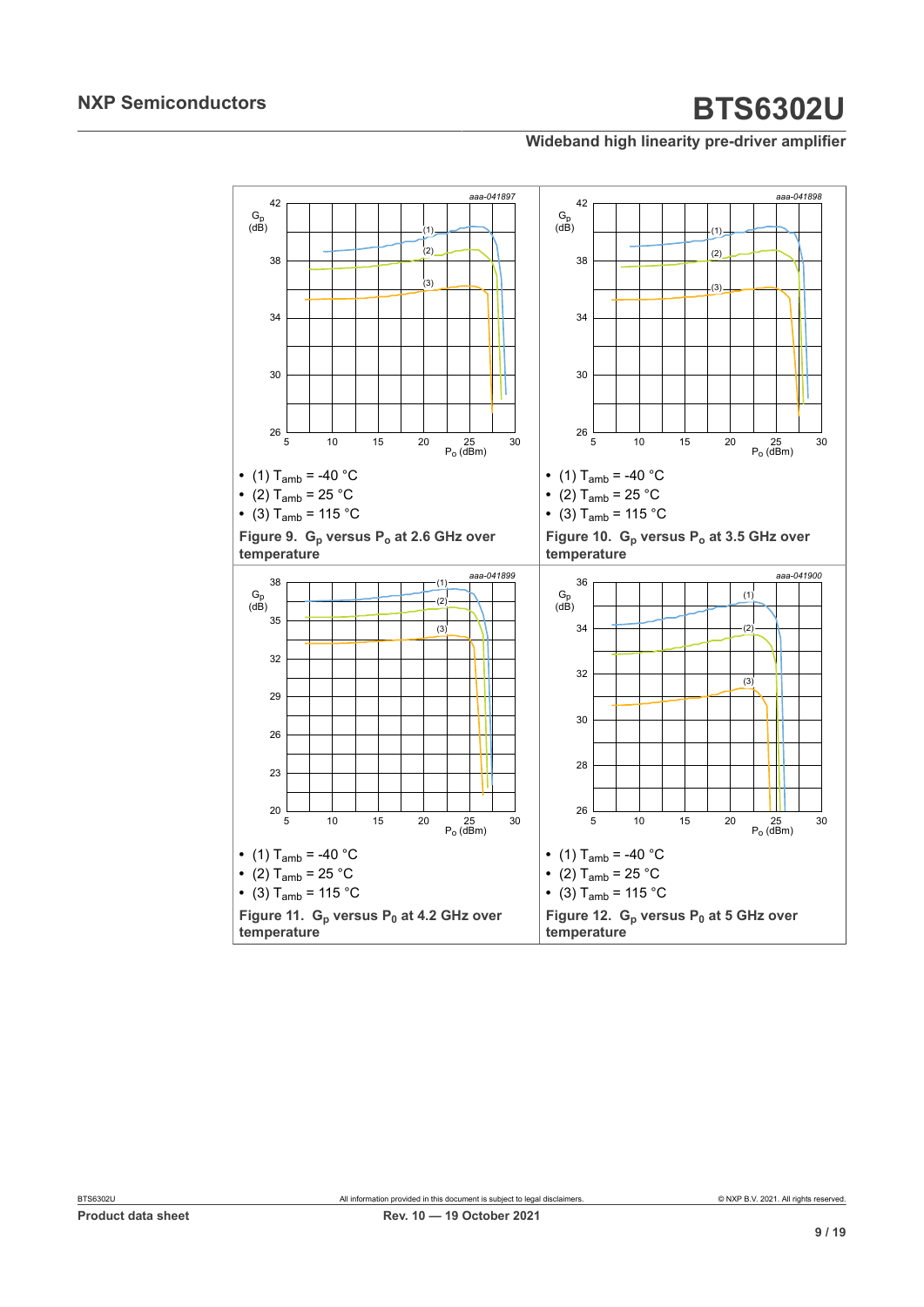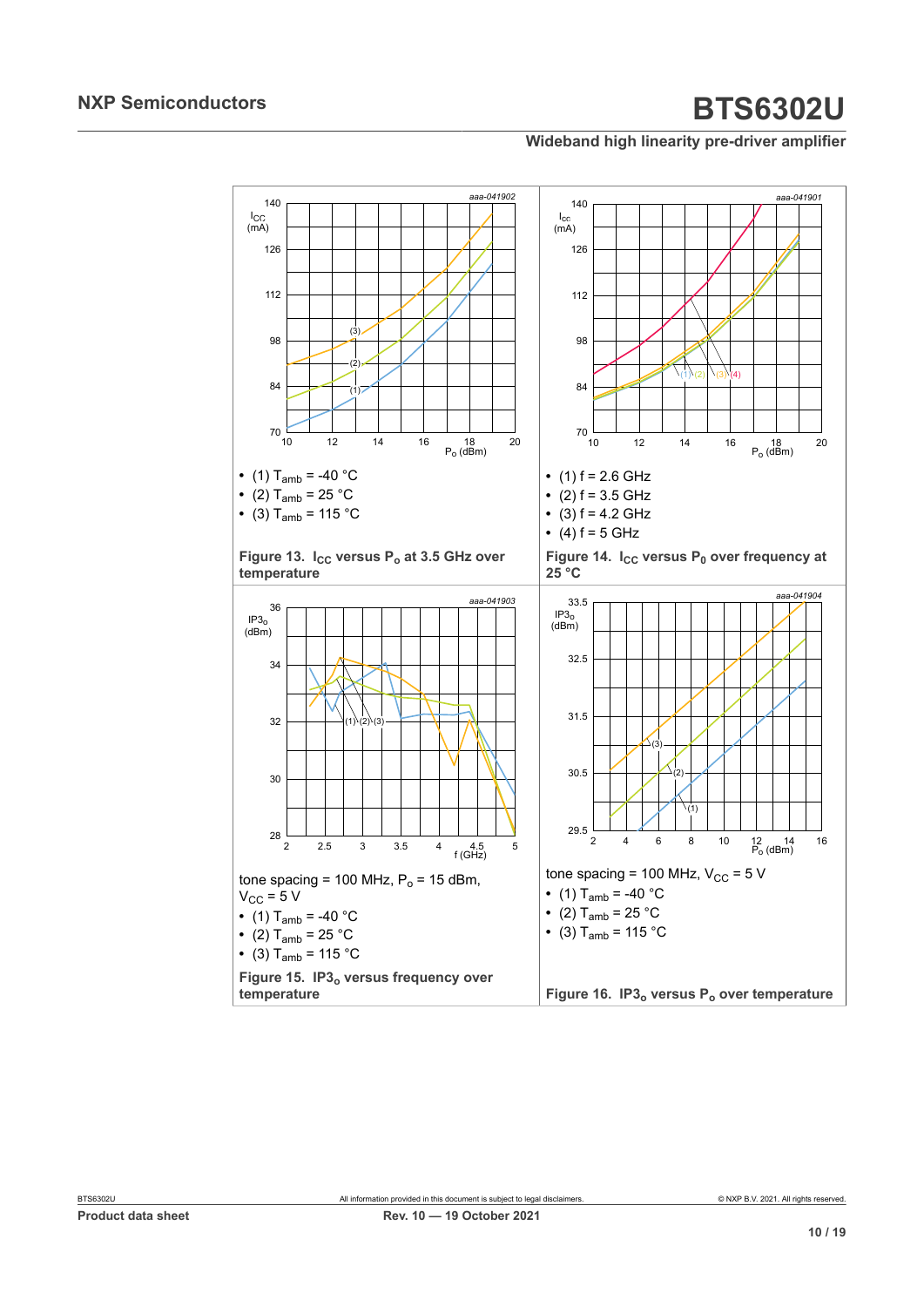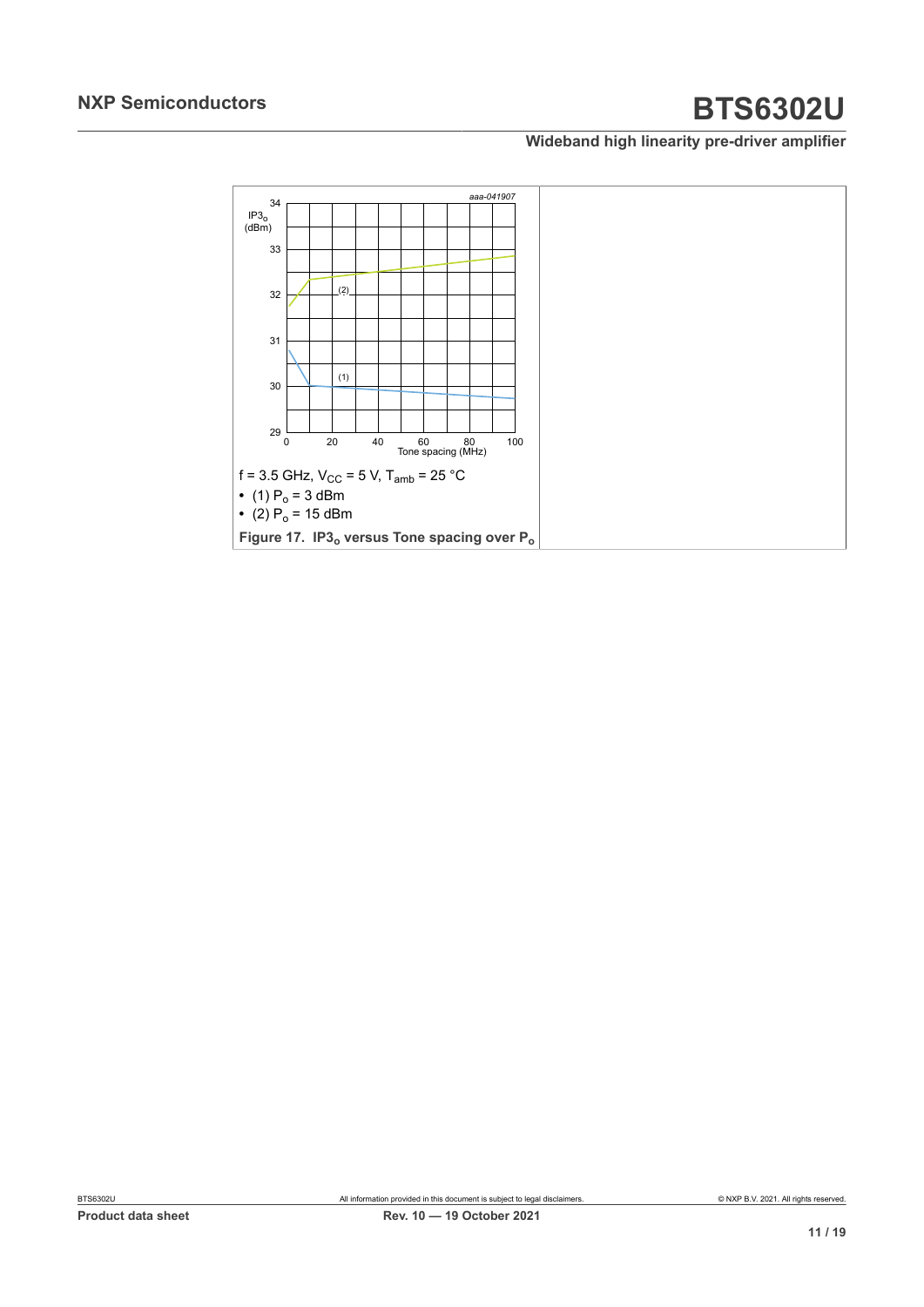## <span id="page-11-3"></span><span id="page-11-2"></span>**15 Application information**

<span id="page-11-1"></span>

### <span id="page-11-0"></span>**Table 10. List of components**

*See* [Figure 18](#page-11-1) *for schematics.*

| <b>Component</b>                           | <b>Description</b> | <b>Value</b>      | <b>Remarks</b>       |
|--------------------------------------------|--------------------|-------------------|----------------------|
| Cin2, and Cin3                             | capacitor          | 18pF              | lin a 50 Ω PCB track |
| ${}^{\shortmid }\mathsf{C}_{\mathsf{out}}$ | capacitor          | 3.9 <sub>pF</sub> | lin a 50 Ω PCB track |
| $ C11$ , and $C21$                         | capacitor          | 10nF              | recommended          |
| $[1]$<br>$ C12$ , and $C22$                | capacitor          | $1 \mu F$         |                      |

[1] placement of C12 and C22 is optional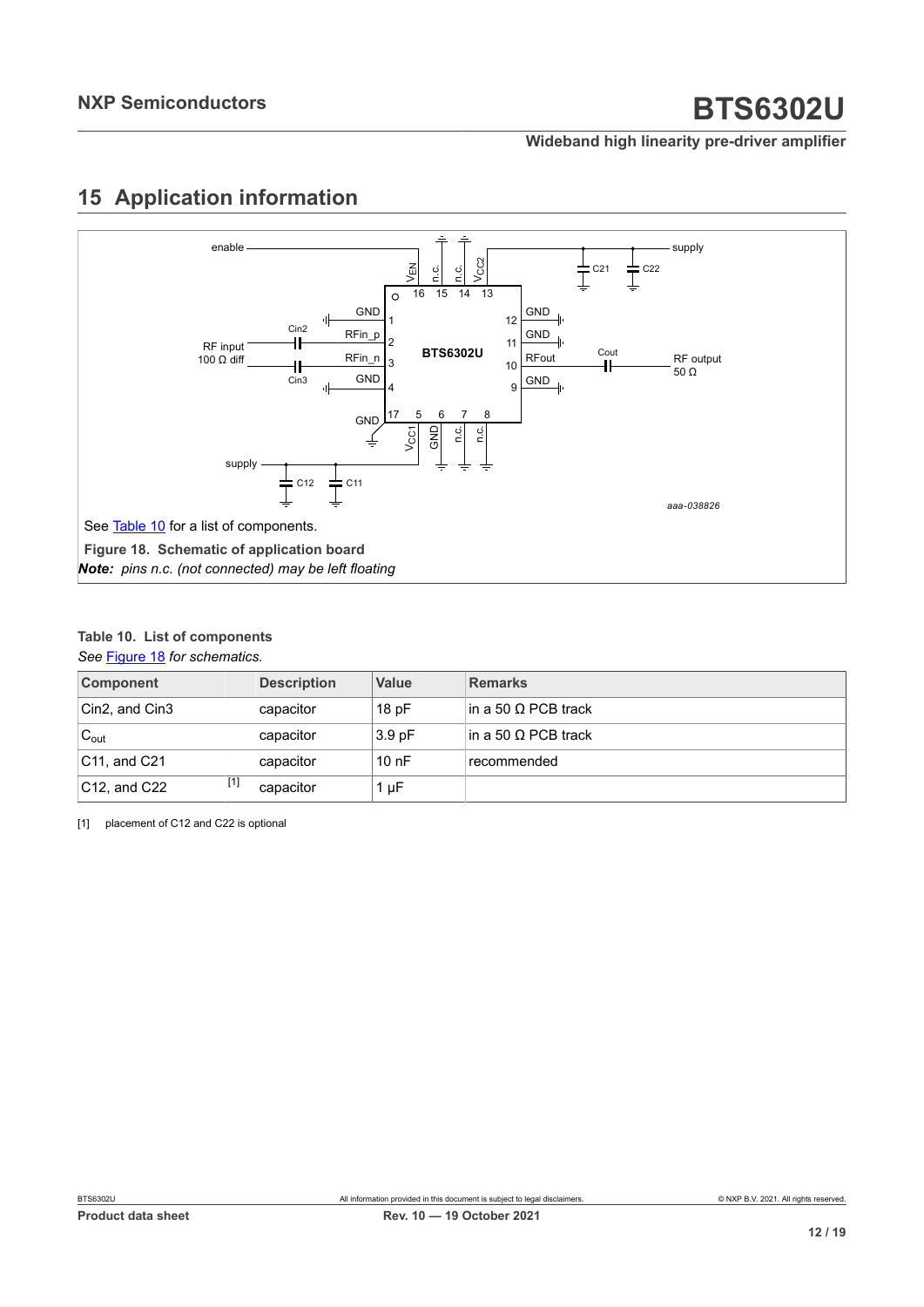### **Wideband high linearity pre-driver amplifier**

## <span id="page-12-0"></span>**16 Package outline**

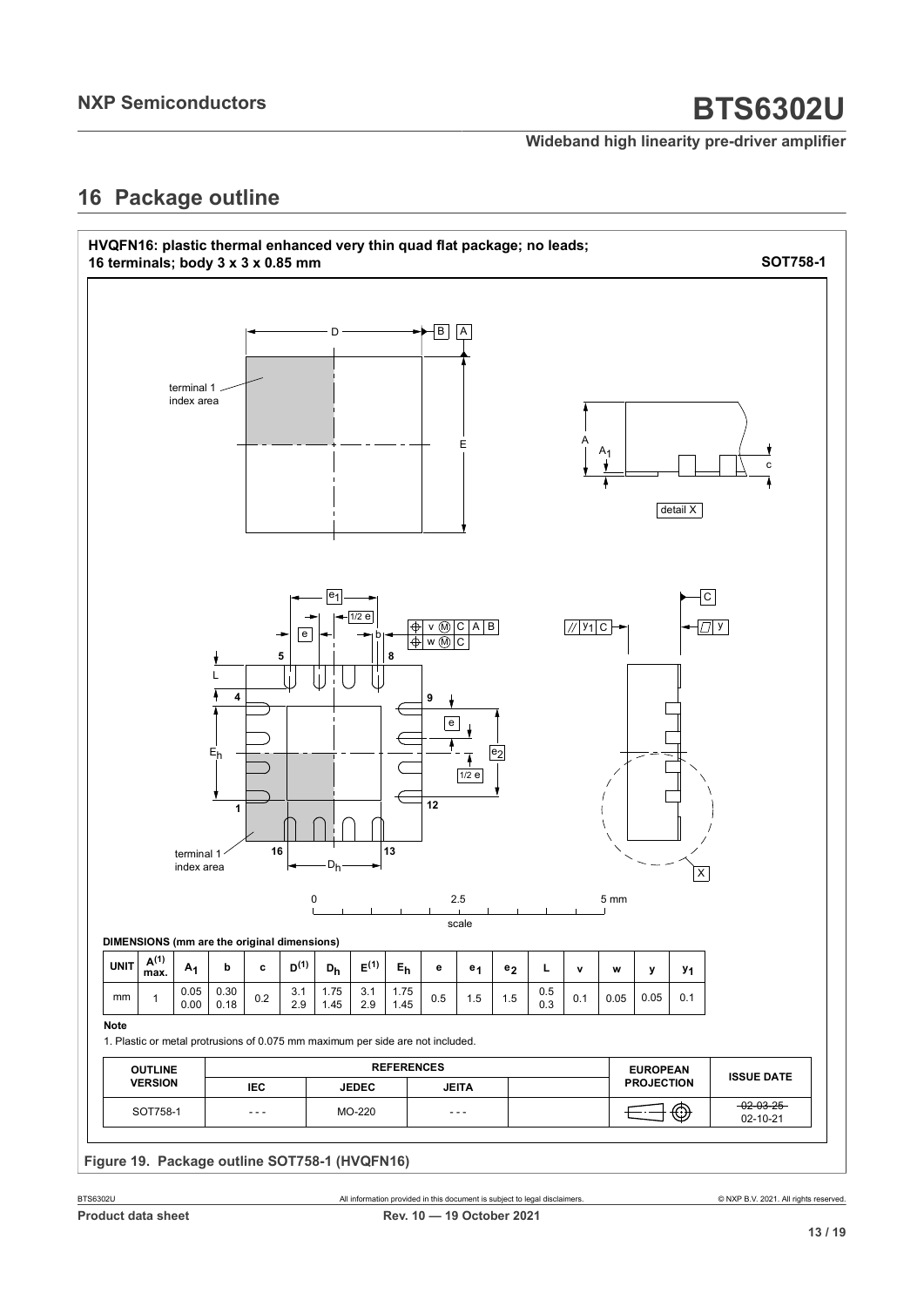<span id="page-13-0"></span>

### **16.1 Footprint and solder information**

**Figure 20. Footprint information**

## <span id="page-13-1"></span>**17 Handling information**

### **CAUTION**



This device is sensitive to ElectroStatic Discharge (ESD). Observe precautions for handling electrostatic sensitive devices. Such precautions are described in the *ANSI/ESD S20.20, IEC/ST 61340-5, JESD625-A* or equivalent standards.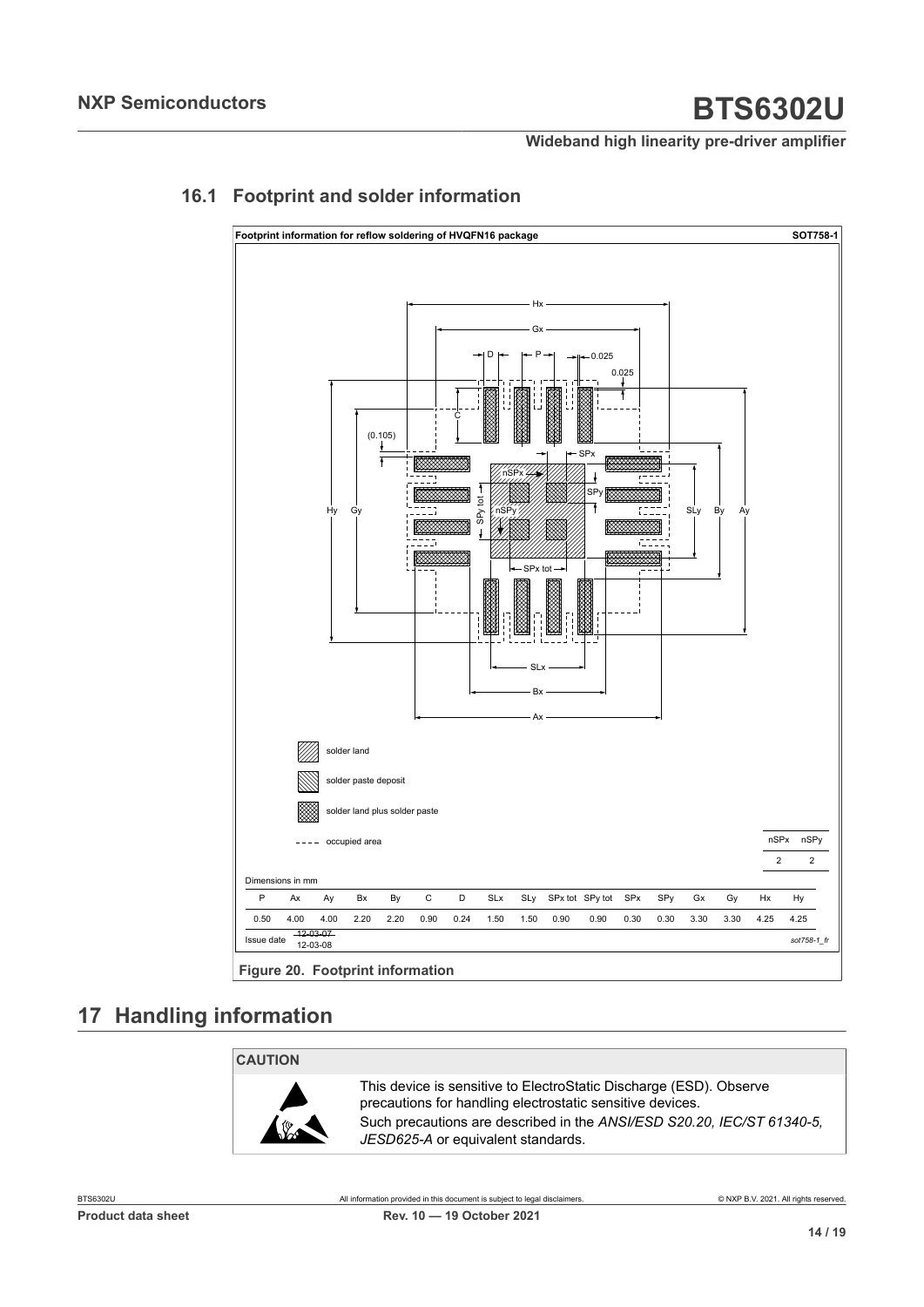**Wideband high linearity pre-driver amplifier**

## <span id="page-14-0"></span>**18 Abbreviations**

| <b>Table 11. Abbreviations</b> |                                                          |  |
|--------------------------------|----------------------------------------------------------|--|
| Acronym                        | <b>Description</b>                                       |  |
| 5G NR                          | 5 <sup>th</sup> generation new radio                     |  |
| <b>ACLR</b>                    | adjacent channel leakage ratio                           |  |
| <b>CP-OFDM</b>                 | cyclic prefix orthogonal frequency division multiplexing |  |
| <b>CMMR</b>                    | common mode rejection ratio                              |  |
| <b>ESD</b>                     | electrostatic discharge                                  |  |
| mMIMO                          | massive multiple-input multiple-output                   |  |
| <b>PA</b>                      | power amplifier                                          |  |
| <b>RF</b>                      | radio frequency                                          |  |
| <b>TDD</b>                     | time-division duplexing                                  |  |

## <span id="page-14-1"></span>**19 Revision history**

### **Table 12. Revision history**

| <b>Document ID</b> | Release date                                                                                                                                                                                                                  | Data sheet status      | <b>Change notice</b> | <b>Supersedes</b> |  |
|--------------------|-------------------------------------------------------------------------------------------------------------------------------------------------------------------------------------------------------------------------------|------------------------|----------------------|-------------------|--|
| BTS6302U v.10      | 20211019                                                                                                                                                                                                                      | Product data sheet     |                      | BTS6302U v.9      |  |
| modification       | • Updated the Application diagram with a ground symbol at pin 15<br>• Changed Typical, and Maximum value at t <sub>s(pon)</sub><br>added footnote to $G_p$ in characteristics table<br>• changed status to product data sheet |                        |                      |                   |  |
| BTS6302U v.9       | 20210610                                                                                                                                                                                                                      | Preliminary data sheet |                      | BTS6302U v.8      |  |
| modification       | • corrected label on X-axis, and Y-axis on figure 13, and 16 graphics<br>• changed min max values on some parameters                                                                                                          |                        |                      |                   |  |
| BTS6302U v.8       | 20210423                                                                                                                                                                                                                      | Preliminary data sheet |                      | BTS6302U v.7.1    |  |
| modification       | • added graphics<br>• changed min max values on some parameters<br>• changed status from Objective to Preliminary data sheet                                                                                                  |                        |                      |                   |  |
| BTS6302U v.7.1     | 20210331                                                                                                                                                                                                                      | Objective data sheet   |                      | BTS6302U v.6.3    |  |
| modification       | • added Min/Max values to most parameters                                                                                                                                                                                     |                        |                      |                   |  |
| BTS6302U v.6.3     | 20210319                                                                                                                                                                                                                      | Objective data sheet   |                      | BTS6302U v.6.2    |  |
| modification       | • changed remark on C11, and C21 in List of components table to, recommended                                                                                                                                                  |                        |                      |                   |  |
| BTS6302U v.6.2     | 20210318                                                                                                                                                                                                                      | Objective data sheet   |                      | BTS6302U v.6.1    |  |
| modification       | • corrected the legend for graphic on NF versus frequency over temperature                                                                                                                                                    |                        |                      |                   |  |
| BTS6302U v.6.1     | 20210317                                                                                                                                                                                                                      | Objective data sheet   |                      | BTS6302U v.6      |  |
| modification       | • added graphic on NF versus frequency over temperature                                                                                                                                                                       |                        |                      |                   |  |
| BTS6302U v.6       | 20210126                                                                                                                                                                                                                      | Objective data sheet   |                      | BTS6302U v.5      |  |
| modification       | • changed Typical values on some parameters<br>• added and changed conditions on some parameters                                                                                                                              |                        |                      |                   |  |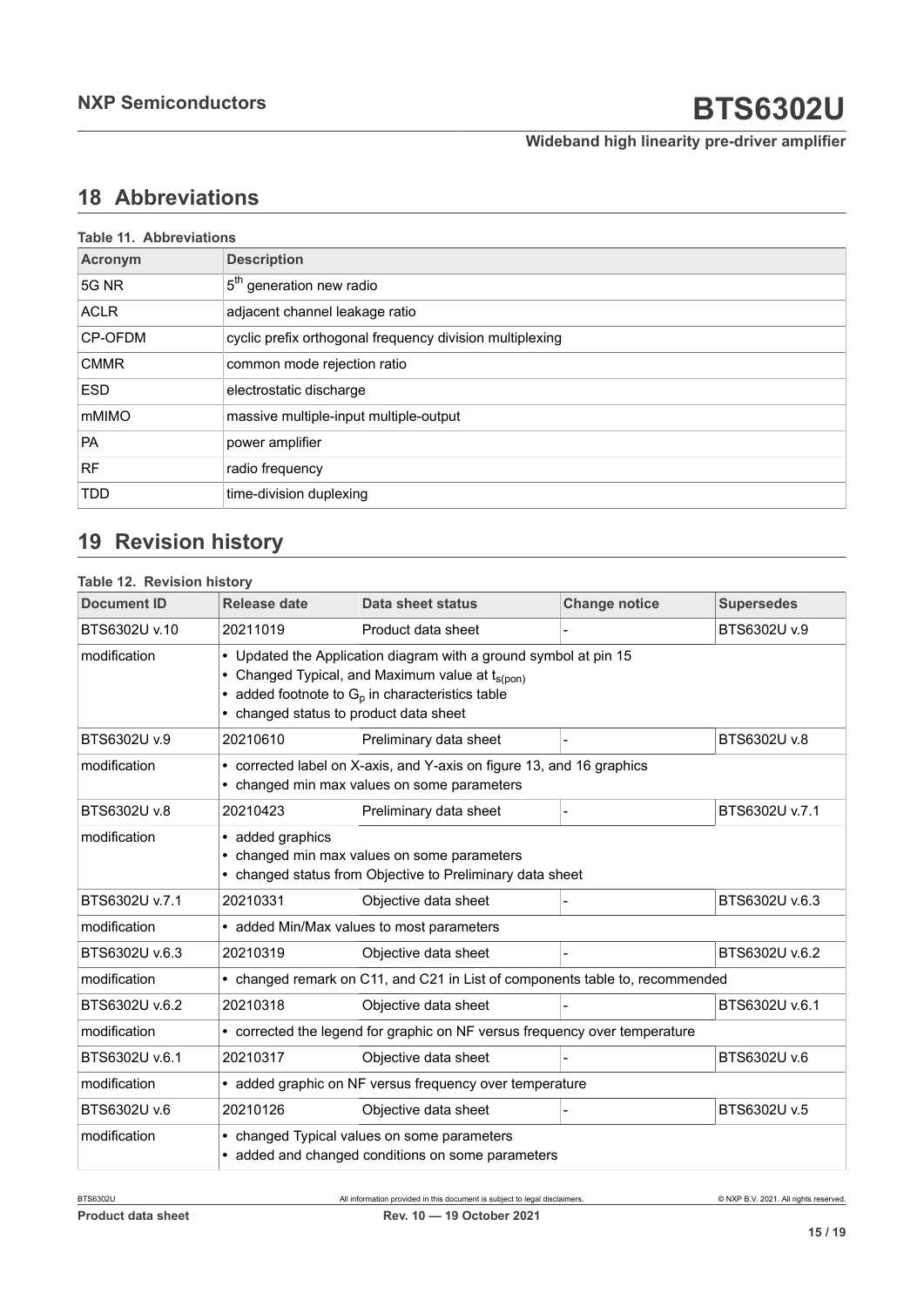### **Wideband high linearity pre-driver amplifier**

| <b>Document ID</b> | Release date                                                                                                                                                                                       | Data sheet status    | <b>Change notice</b> | <b>Supersedes</b> |  |
|--------------------|----------------------------------------------------------------------------------------------------------------------------------------------------------------------------------------------------|----------------------|----------------------|-------------------|--|
| BTS6302U v.5       | 20210126                                                                                                                                                                                           | Objective data sheet |                      | BTS6302U v.4.1    |  |
| modification       | • changed ESD value on CMD to +/- 500 V                                                                                                                                                            |                      |                      |                   |  |
| BTS6302U v.4.1     | 20201125                                                                                                                                                                                           | Objective data sheet |                      | BTS6302U v.4      |  |
| modification       | • added official drawing of the Functional diagram                                                                                                                                                 |                      |                      |                   |  |
| BTS6302U v.4       | 20201120                                                                                                                                                                                           | Objective data sheet |                      | BTS6302U v.3      |  |
| modification       | • removed R16, and C16 from application schematic<br>• added condition 4.2 GHz to 5 GHz to G $_{flat}$ , and $t_{d(qrp)}$<br>• changed values on some characteristics                              |                      |                      |                   |  |
| BTS6302U v.3       | 20200925                                                                                                                                                                                           | Objective data sheet |                      | BTS6302U v.2      |  |
| modification       | • removed gain mode 2<br>• changed $T_{\text{case}}$ max to 115 °C<br>• changed $I_{CC}$ , ON state, $P_0$ = 15 dBm from 92 mA to 100 mA, and ON state, quiescent from 78 mA<br>to $90 \text{ mA}$ |                      |                      |                   |  |
| BTS6302U v.2       | 20200917                                                                                                                                                                                           | Objective data sheet |                      | BTS6302U v.1.1    |  |
| modification       | • changed description of pin 15 to n.c.<br>• added footprint information                                                                                                                           |                      |                      |                   |  |
| BTS6302U v.1.1     | 20200901                                                                                                                                                                                           | Objective data sheet |                      | BTS6302U v.1      |  |
| modification       | • added official pin layout, and application diagram                                                                                                                                               |                      |                      |                   |  |
| BTS6302U v.1       | 20200814                                                                                                                                                                                           | Objective data sheet |                      |                   |  |

#### **Table 12. Revision history***...continued*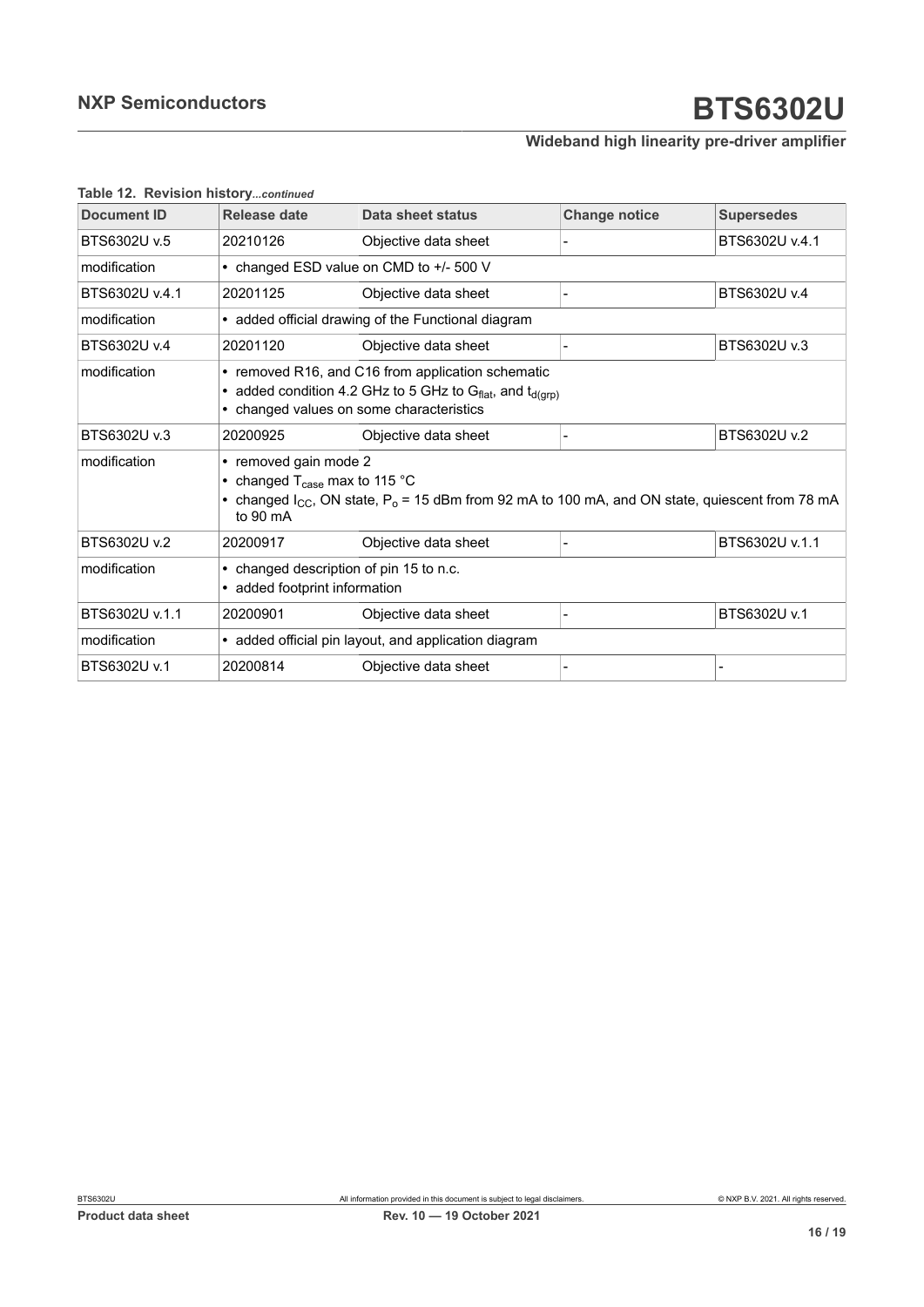## <span id="page-16-0"></span>**20 Legal information**

### **20.1 Data sheet status**

| Document status <sup>[1][2]</sup> | Product status <sup>[3]</sup> | <b>Definition</b>                                                                        |
|-----------------------------------|-------------------------------|------------------------------------------------------------------------------------------|
| Objective [short] data sheet      | Development                   | This document contains data from the objective specification for product<br>development. |
| Preliminary [short] data sheet    | Qualification                 | This document contains data from the preliminary specification.                          |
| Product [short] data sheet        | Production                    | This document contains the product specification.                                        |

[1] Please consult the most recently issued document before initiating or completing a design.<br>[2] The term 'short data sheet' is explained in section "Definitions".

t :<br>[2] The term 'short data sheet' is explained in section "Definitions".<br>[3] The product status of device(s) described in this document may

The product status of device(s) described in this document may have changed since this document was published and may differ in case of multiple devices. The latest product status information is available on the Internet at URL http://www.nxp.com.

### **20.2 Definitions**

**Draft** — A draft status on a document indicates that the content is still under internal review and subject to formal approval, which may result in modifications or additions. NXP Semiconductors does not give any representations or warranties as to the accuracy or completeness of information included in a draft version of a document and shall have no liability for the consequences of use of such information.

**Short data sheet** — A short data sheet is an extract from a full data sheet with the same product type number(s) and title. A short data sheet is intended for quick reference only and should not be relied upon to contain detailed and full information. For detailed and full information see the relevant full data sheet, which is available on request via the local NXP Semiconductors sales office. In case of any inconsistency or conflict with the short data sheet, the full data sheet shall prevail.

**Product specification** — The information and data provided in a Product data sheet shall define the specification of the product as agreed between NXP Semiconductors and its customer, unless NXP Semiconductors and customer have explicitly agreed otherwise in writing. In no event however, shall an agreement be valid in which the NXP Semiconductors product is deemed to offer functions and qualities beyond those described in the Product data sheet.

### **20.3 Disclaimers**

**Limited warranty and liability** — Information in this document is believed to be accurate and reliable. However, NXP Semiconductors does not give any representations or warranties, expressed or implied, as to the accuracy or completeness of such information and shall have no liability for the consequences of use of such information. NXP Semiconductors takes no responsibility for the content in this document if provided by an information source outside of NXP Semiconductors. In no event shall NXP Semiconductors be liable for any indirect, incidental, punitive, special or consequential damages (including - without limitation - lost profits, lost savings, business interruption, costs related to the removal or replacement of any products or rework charges) whether or not such damages are based on tort (including negligence), warranty, breach of contract or any other legal theory. Notwithstanding any damages that customer might incur for any reason whatsoever, NXP Semiconductors' aggregate and cumulative liability towards customer for the products described herein shall be limited in accordance with the Terms and conditions of commercial sale of NXP **Semiconductors** 

**Right to make changes** — NXP Semiconductors reserves the right to make changes to information published in this document, including without limitation specifications and product descriptions, at any time and without

notice. This document supersedes and replaces all information supplied prior to the publication hereof.

**Suitability for use** — NXP Semiconductors products are not designed, authorized or warranted to be suitable for use in life support, life-critical or safety-critical systems or equipment, nor in applications where failure or malfunction of an NXP Semiconductors product can reasonably be expected to result in personal injury, death or severe property or environmental damage. NXP Semiconductors and its suppliers accept no liability for inclusion and/or use of NXP Semiconductors products in such equipment or applications and therefore such inclusion and/or use is at the customer's own risk.

**Applications** — Applications that are described herein for any of these products are for illustrative purposes only. NXP Semiconductors makes no representation or warranty that such applications will be suitable for the specified use without further testing or modification. Customers are responsible for the design and operation of their applications and products using NXP Semiconductors products, and NXP Semiconductors accepts no liability for any assistance with applications or customer product design. It is customer's sole responsibility to determine whether the NXP Semiconductors product is suitable and fit for the customer's applications and products planned, as well as for the planned application and use of customer's third party customer(s). Customers should provide appropriate design and operating safeguards to minimize the risks associated with their applications and products. NXP Semiconductors does not accept any liability related to any default, damage, costs or problem which is based on any weakness or default in the customer's applications or products, or the application or use by customer's third party customer(s). Customer is responsible for doing all necessary testing for the customer's applications and products using NXP Semiconductors products in order to avoid a default of the applications and the products or of the application or use by customer's third party customer(s). NXP does not accept any liability in this respect.

**Limiting values** — Stress above one or more limiting values (as defined in the Absolute Maximum Ratings System of IEC 60134) will cause permanent damage to the device. Limiting values are stress ratings only and (proper) operation of the device at these or any other conditions above those given in the Recommended operating conditions section (if present) or the Characteristics sections of this document is not warranted. Constant or repeated exposure to limiting values will permanently and irreversibly affect the quality and reliability of the device.

**Terms and conditions of commercial sale** — NXP Semiconductors products are sold subject to the general terms and conditions of commercial sale, as published at http://www.nxp.com/profile/terms, unless otherwise agreed in a valid written individual agreement. In case an individual agreement is concluded only the terms and conditions of the respective agreement shall apply. NXP Semiconductors hereby expressly objects to applying the customer's general terms and conditions with regard to the purchase of NXP Semiconductors products by customer.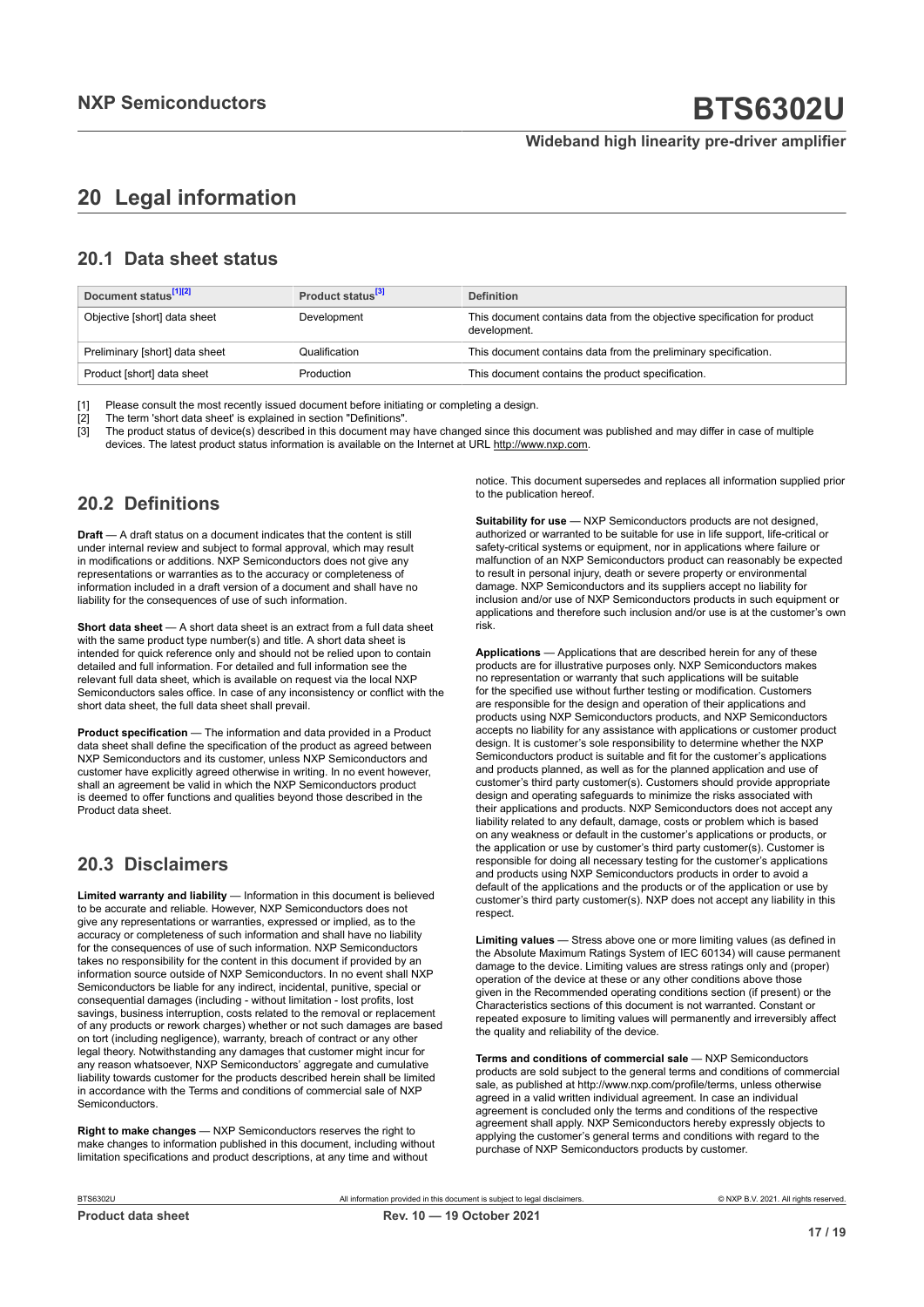### **Wideband high linearity pre-driver amplifier**

**No offer to sell or license** — Nothing in this document may be interpreted or construed as an offer to sell products that is open for acceptance or the grant, conveyance or implication of any license under any copyrights, patents or other industrial or intellectual property rights.

**Quick reference data** — The Quick reference data is an extract of the product data given in the Limiting values and Characteristics sections of this document, and as such is not complete, exhaustive or legally binding.

**Export control** — This document as well as the item(s) described herein may be subject to export control regulations. Export might require a prior authorization from competent authorities.

**Non-automotive qualified products** — Unless this data sheet expressly states that this specific NXP Semiconductors product is automotive qualified, the product is not suitable for automotive use. It is neither qualified nor tested in accordance with automotive testing or application requirements. NXP Semiconductors accepts no liability for inclusion and/or use of nonautomotive qualified products in automotive equipment or applications. In the event that customer uses the product for design-in and use in automotive applications to automotive specifications and standards, customer (a) shall use the product without NXP Semiconductors' warranty of the product for such automotive applications, use and specifications, and (b) whenever customer uses the product for automotive applications beyond NXP Semiconductors' specifications such use shall be solely at customer's own risk, and (c) customer fully indemnifies NXP Semiconductors for any liability, damages or failed product claims resulting from customer design and use of the product for automotive applications beyond NXP Semiconductors' standard warranty and NXP Semiconductors' product specifications.

**Translations** — A non-English (translated) version of a document is for reference only. The English version shall prevail in case of any discrepancy between the translated and English versions.

**Security** — Customer understands that all NXP products may be subject to unidentified or documented vulnerabilities. Customer is responsible for the design and operation of its applications and products throughout their lifecycles to reduce the effect of these vulnerabilities on customer's applications and products. Customer's responsibility also extends to other open and/or proprietary technologies supported by NXP products for use in customer's applications. NXP accepts no liability for any vulnerability. Customer should regularly check security updates from NXP and follow up appropriately. Customer shall select products with security features that best meet rules, regulations, and standards of the intended application and make the ultimate design decisions regarding its products and is solely responsible for compliance with all legal, regulatory, and security related requirements concerning its products, regardless of any information or support that may be provided by NXP. NXP has a Product Security Incident Response Team (PSIRT) (reachable at PSIRT@nxp.com) that manages the investigation, reporting, and solution release to security vulnerabilities of NXP products.

### **20.4 Trademarks**

Notice: All referenced brands, product names, service names and trademarks are the property of their respective owners.

**NXP** — wordmark and logo are trademarks of NXP B.V.